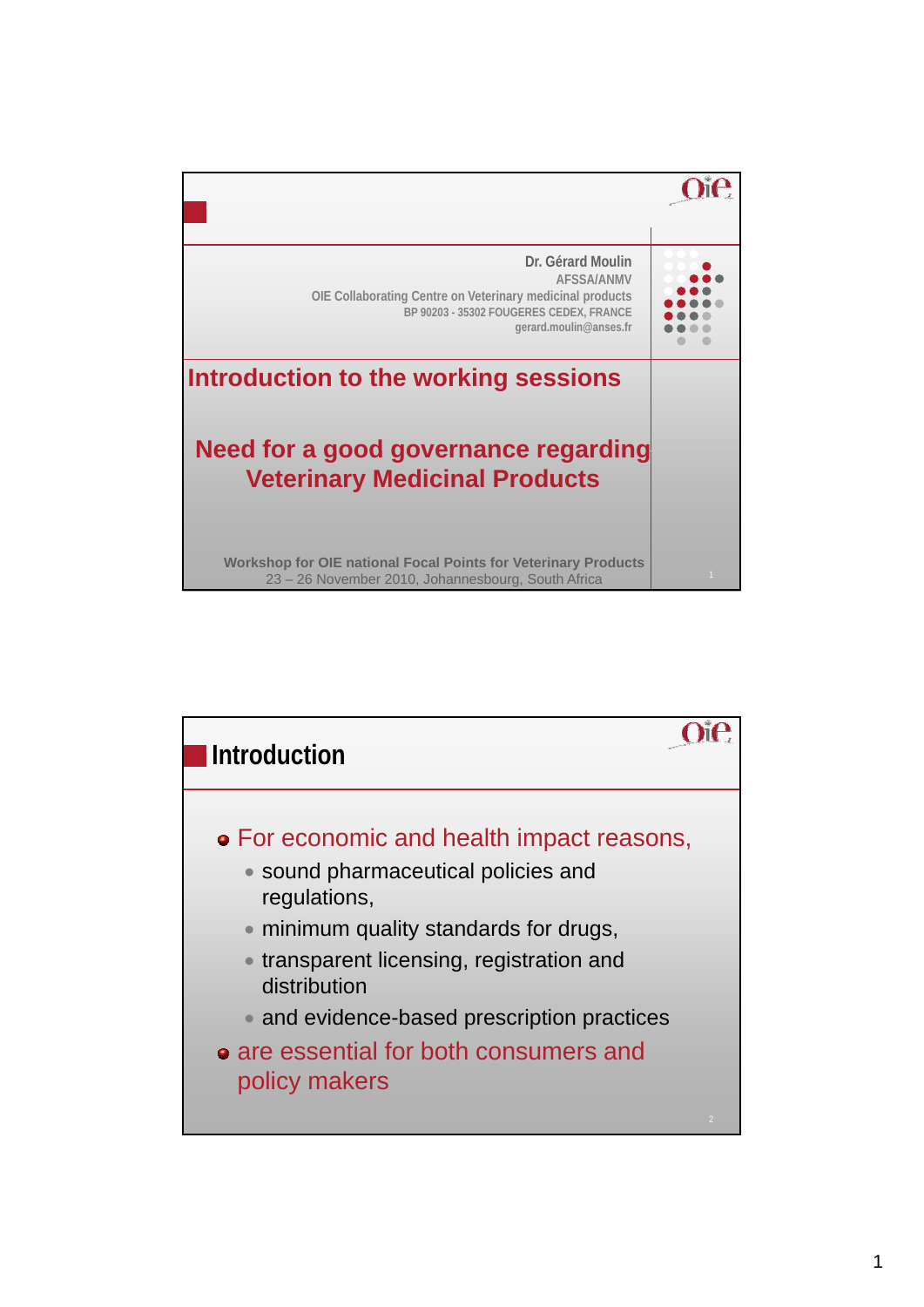

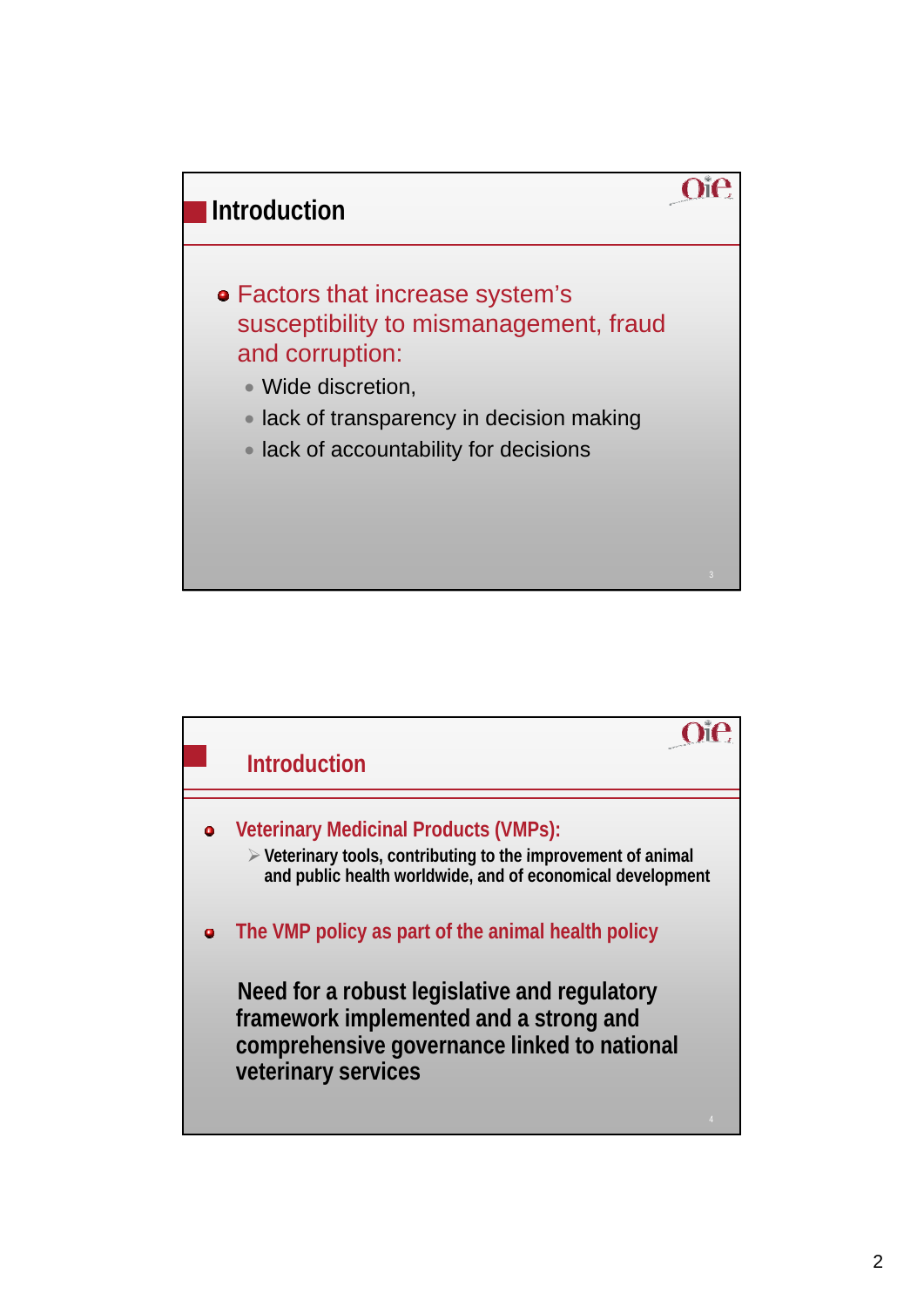

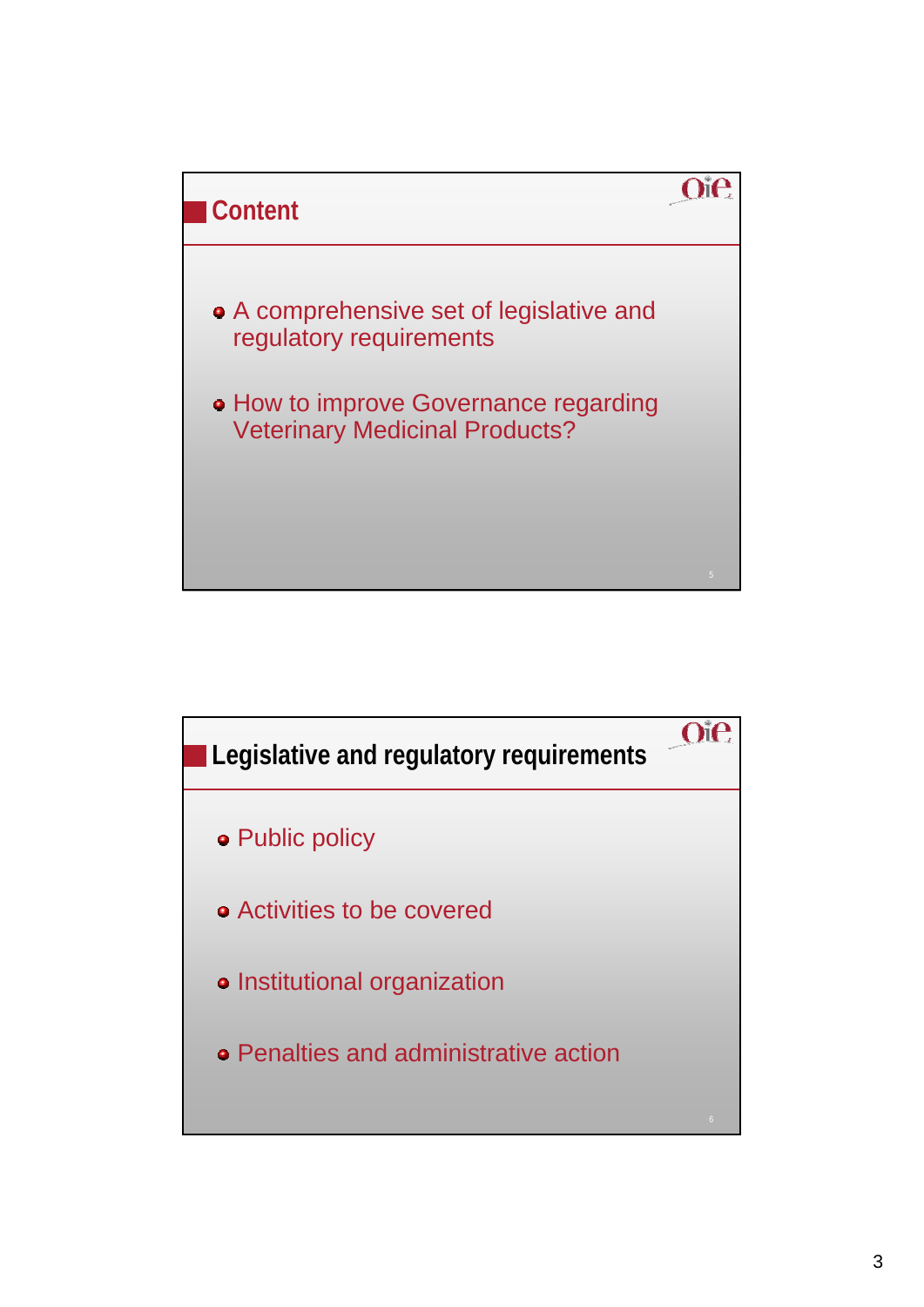

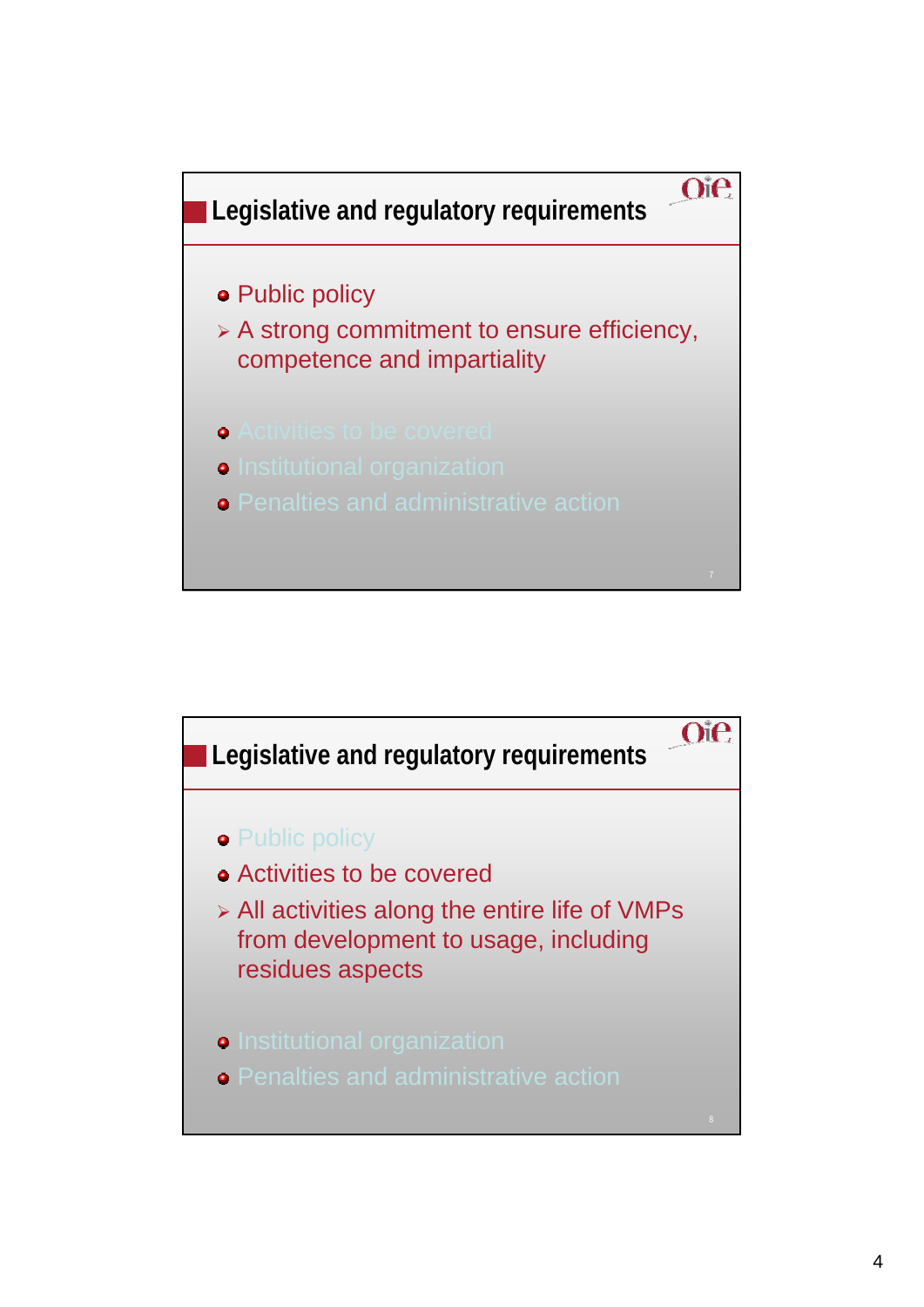

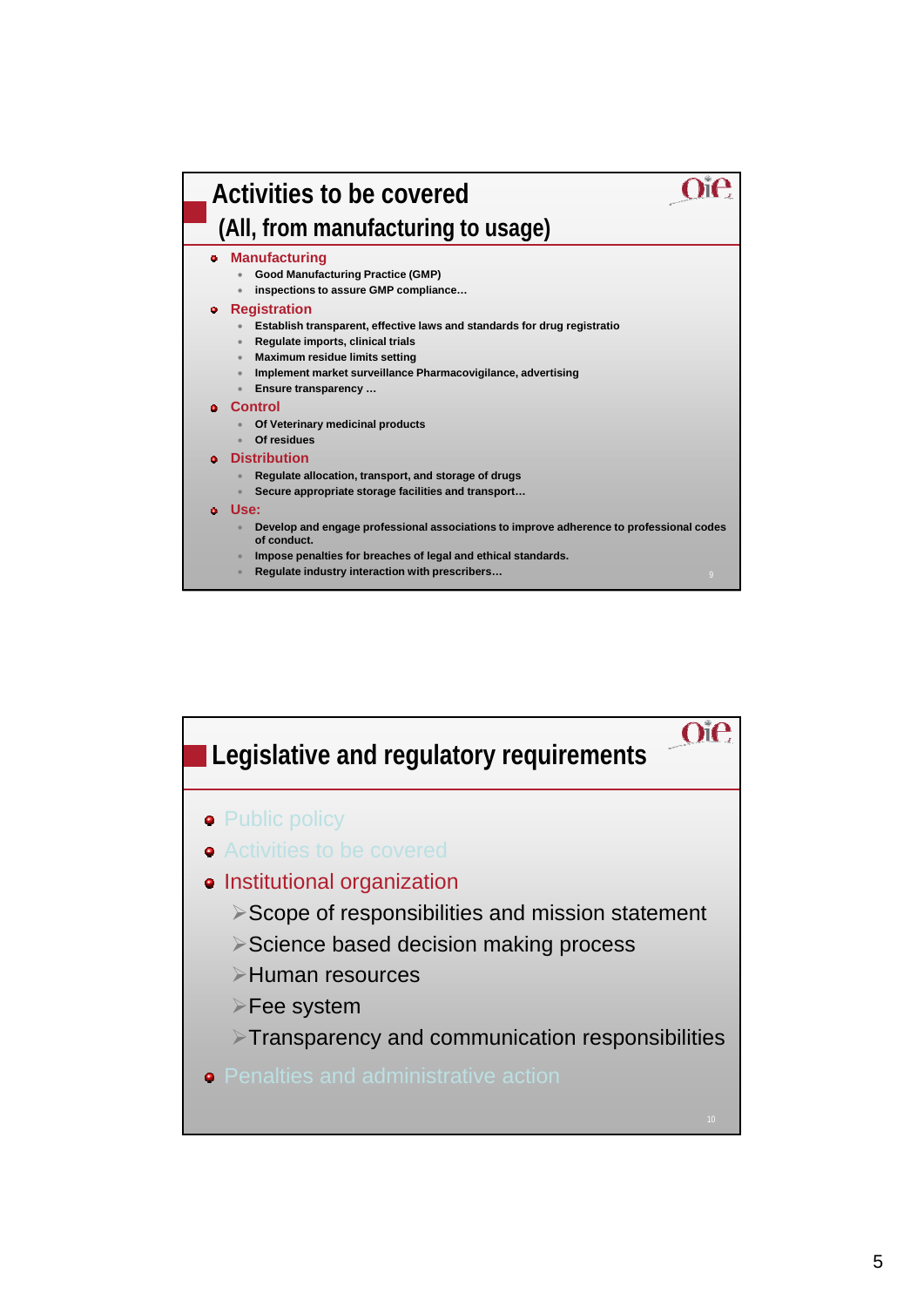

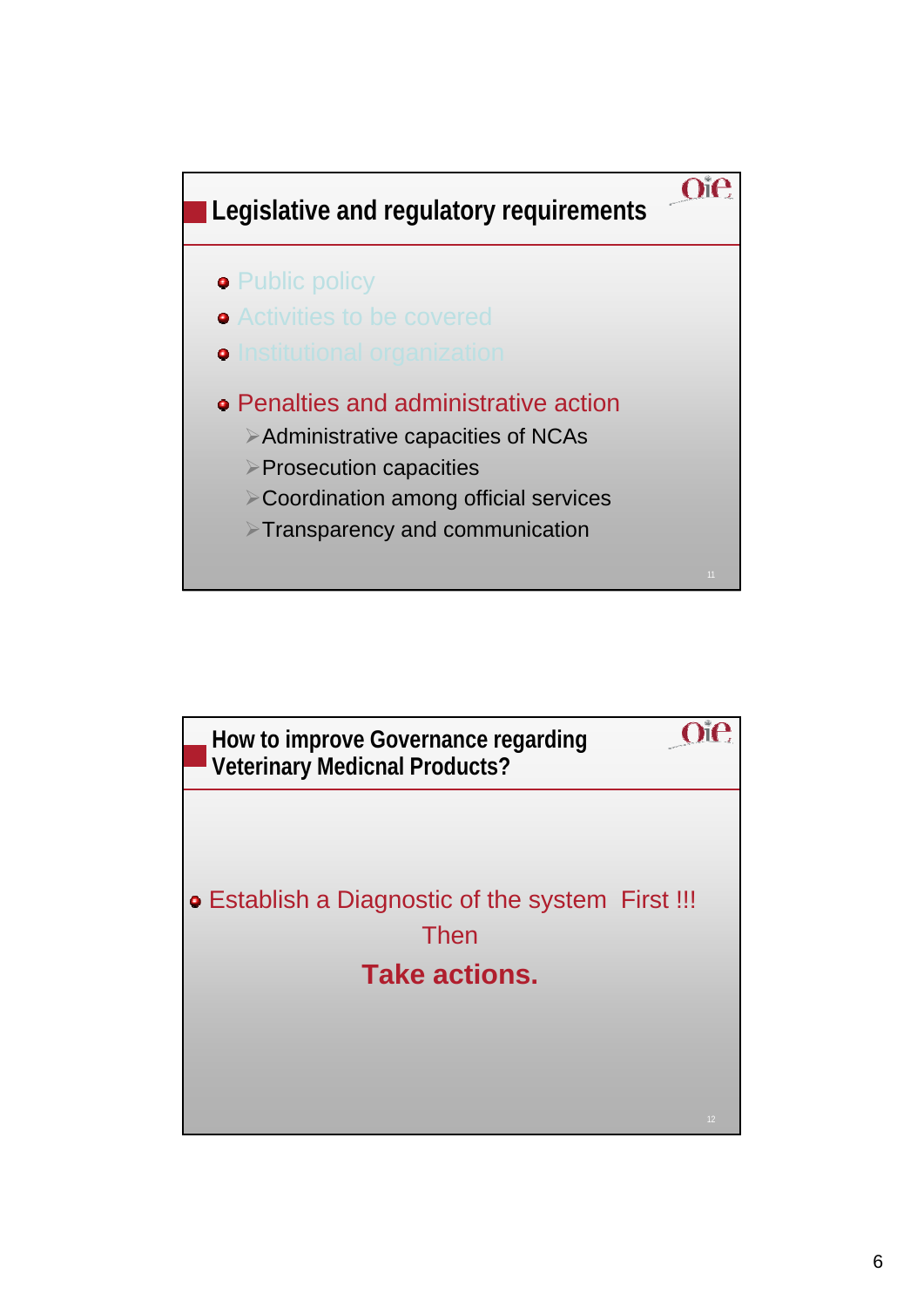| <b>OIE-PVS can Help</b><br><b>Section II-9</b><br>Veterinary medicines and veterinary biologicals                                                                                     |                                                                                                                                                                                                                    |                                                                                                                                                                                        |    |
|---------------------------------------------------------------------------------------------------------------------------------------------------------------------------------------|--------------------------------------------------------------------------------------------------------------------------------------------------------------------------------------------------------------------|----------------------------------------------------------------------------------------------------------------------------------------------------------------------------------------|----|
| <b>Veterinary medicines</b><br>and veterinary<br>biologicals<br>The authority and<br>capability of the<br>VS to regulate<br>veterinary<br>medicines and<br>veterinary<br>biologicals. | Levels of advancement                                                                                                                                                                                              | <b>Suggested indicators</b>                                                                                                                                                            |    |
|                                                                                                                                                                                       | 1. The VS cannot regulate the usage of<br>veterinary medicines and veterinary<br>biologicals.                                                                                                                      |                                                                                                                                                                                        |    |
|                                                                                                                                                                                       | 2. The VS has only limited capability to<br>exercise administrative control (including<br>registration) over the usage, including import<br>and production, of veterinary medicines and<br>veterinary biologicals. | .Documented administrative process,<br>including for setting fee-for-service<br>.Registration dossiers for import and<br>production<br>•Records on performance of these<br>functions   |    |
|                                                                                                                                                                                       | 3. The VS exercise quality control (technical<br>standards) over the import, production and<br>distribution of veterinary medicines and<br>veterinary biologicals.                                                 | •Documented quality control procedures<br>and results of controls<br>.Information on adverse findings and<br>action taken<br>•Dedicated staff and/or equipment                         |    |
|                                                                                                                                                                                       | 4. The VS exercise complete control over<br>registration, sale and usage of veterinary<br>medicines and veterinary biologicals.                                                                                    | •Documented procedures for and<br>evidence in regard to the collection of<br>samples, including results, and decision<br>making in response to findings                                |    |
|                                                                                                                                                                                       | 5. The VS implement systems to monitor<br>the use of veterinary medicines,<br>veterinary biologicals and their side<br>effects (pharmacovigilance).                                                                | .Legislation and procedures for the<br>control of VM and VB distribution<br>•Evidence of the systematic collection<br>of relevant information and decisions<br>in response to findings | 13 |

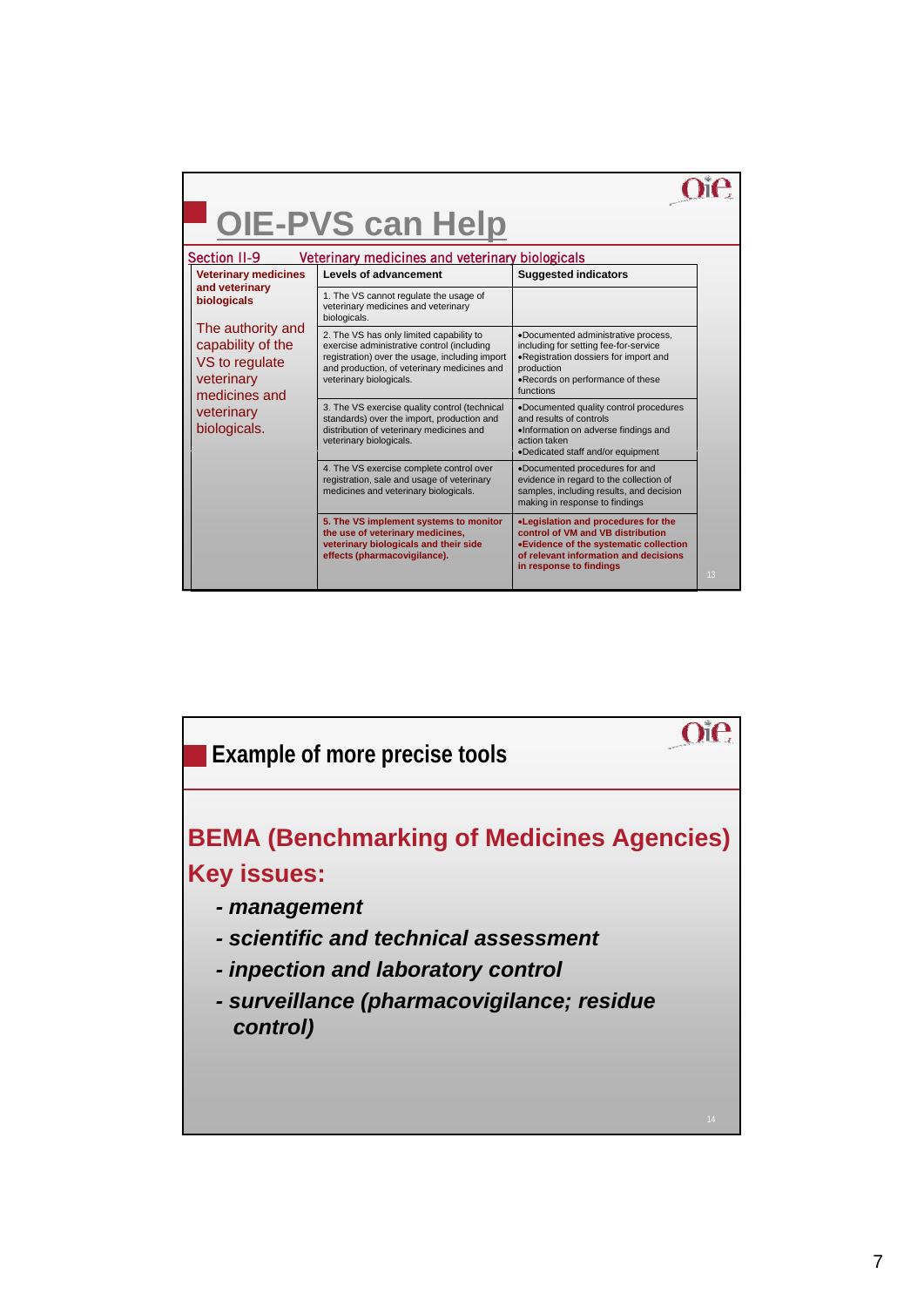

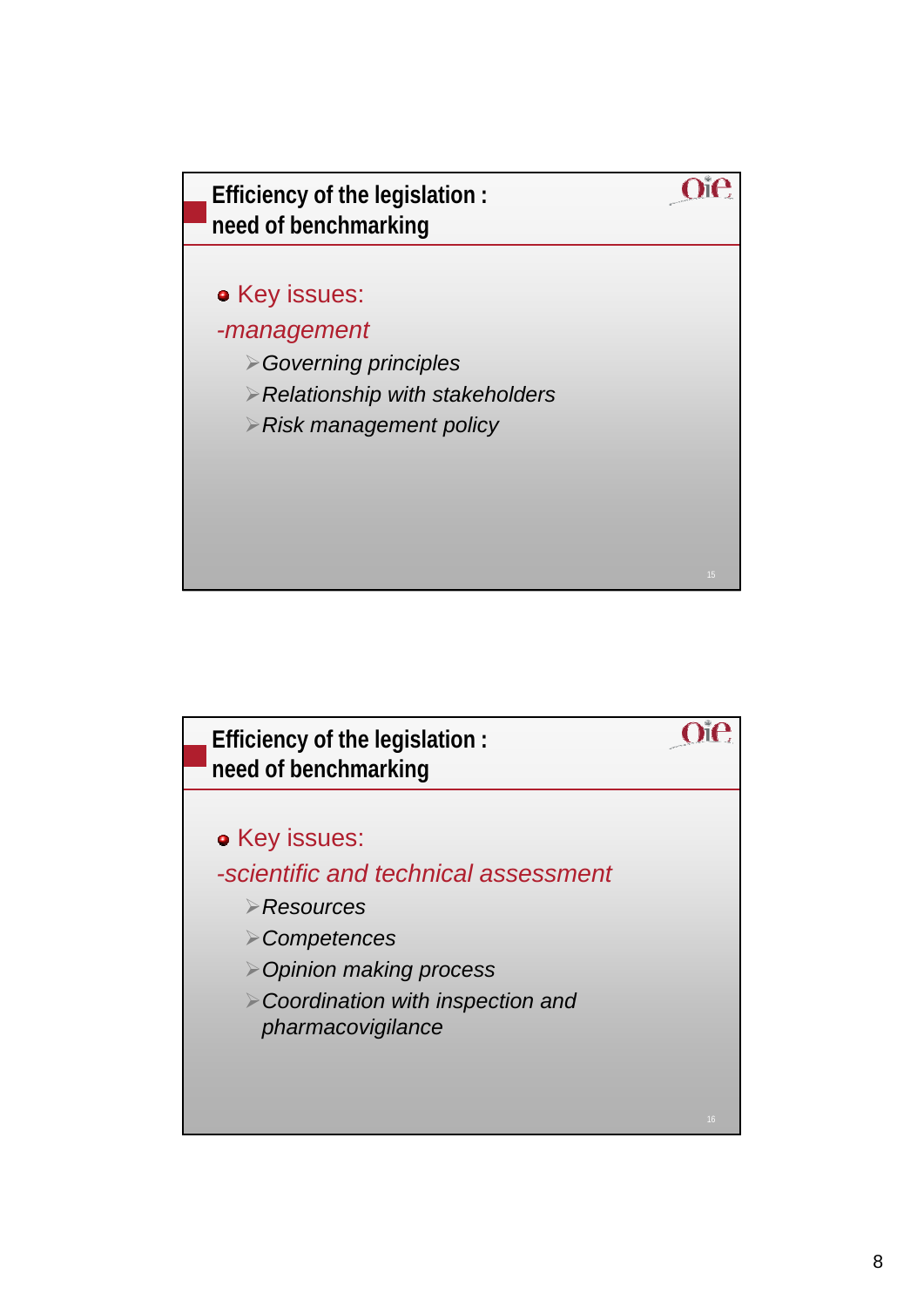

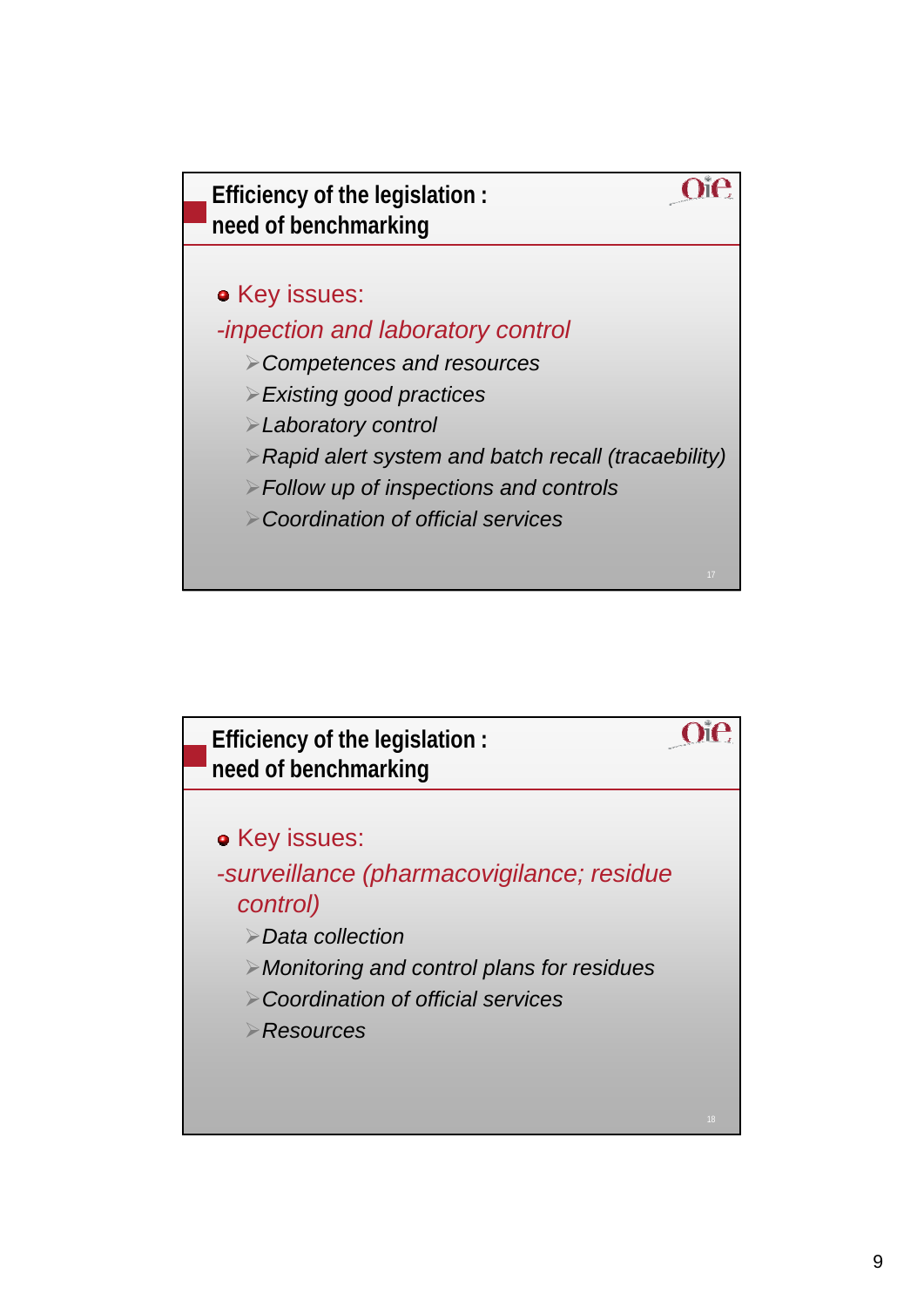

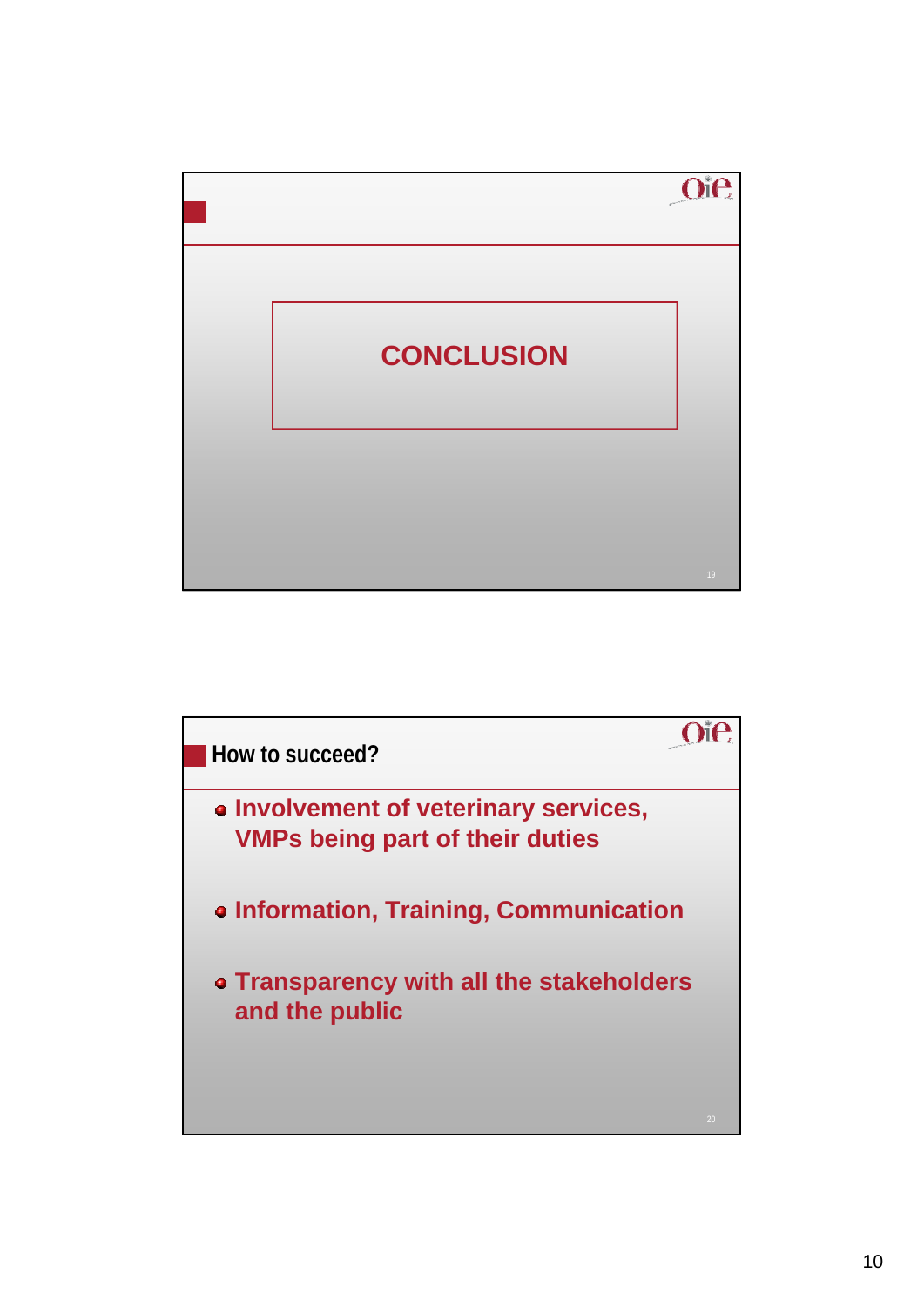

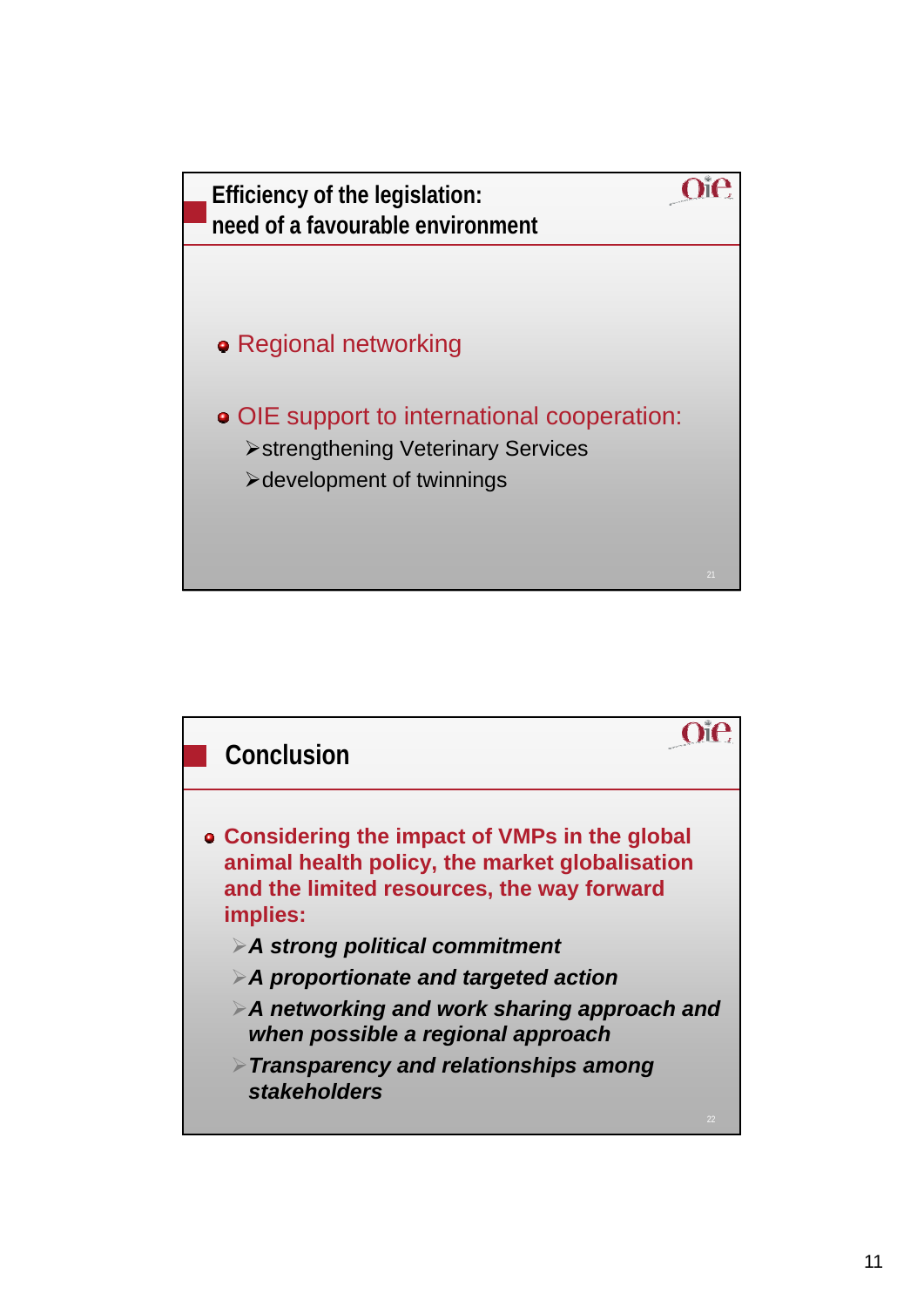

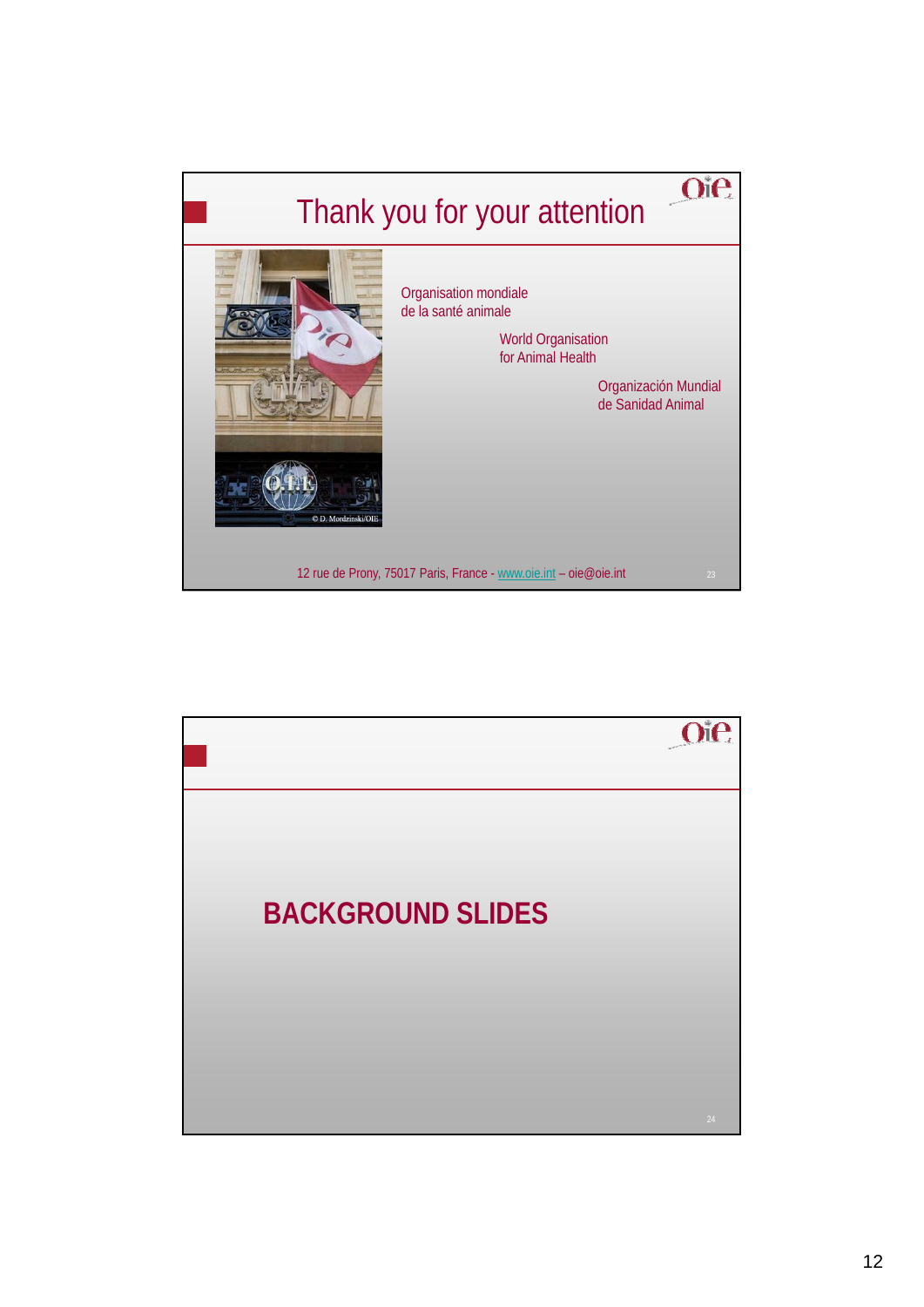